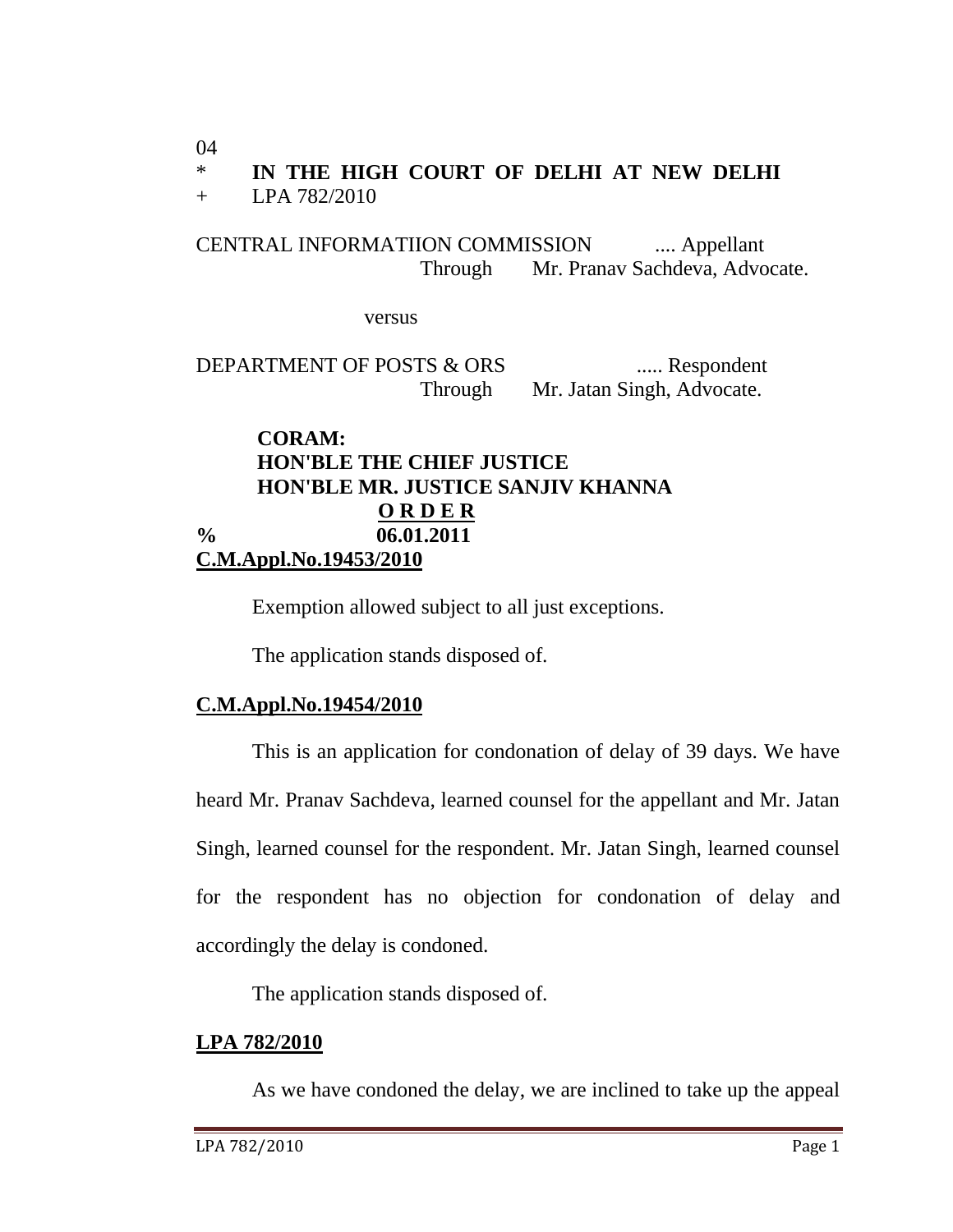for final disposal. On consent of the learned counsel for the parties, it is finally heard.

2. The present intra-court appeal is directed against the order dated  $19<sup>th</sup>$ August, 2010 passed by the learned single Judge in W.P.(C) No.11576/2009 whereby the learned single Judge has modified the order dated  $3<sup>rd</sup>$  August, 2009 passed by the Central Information Commission ("CIC" for short) wherein a penalty of Rs.25,000/- was levied on the Central Public Information Officer(CPIO) and reduced the same to Rs.5,000/-.

3. While dealing with the application for condonation of delay on  $1<sup>st</sup>$ November, 2010, the following order was passed:-

> "This is an application for condonation of delay in filing the appeal. Before issuing notice on the question of limitation, we would like to hear Mr. Prashant Bhushan, learned counsel for the appellant and Mr. Jantan Singh, learned standing counsel for the Union of India whether the Central Information Commission under the RTI Act, 2005 can prefer an appeal against the order passed by the learned Single Judge under Article 226 of the Constitution of India.

> Let the matter be set out for hearing on this preliminary issue on  $6<sup>th</sup>$  January, 2011."

4. Mr. Pranav Sachdeva, learned counsel for the appellant has commended us to certain decisions, namely, **Aidal Singh and Ors. Vs. Karan Singh and Ors** *AIR 1957 Allahabad 414*, **Poornaprajna House Building Cooperative Society Ltd. Vs. Karnataka Information**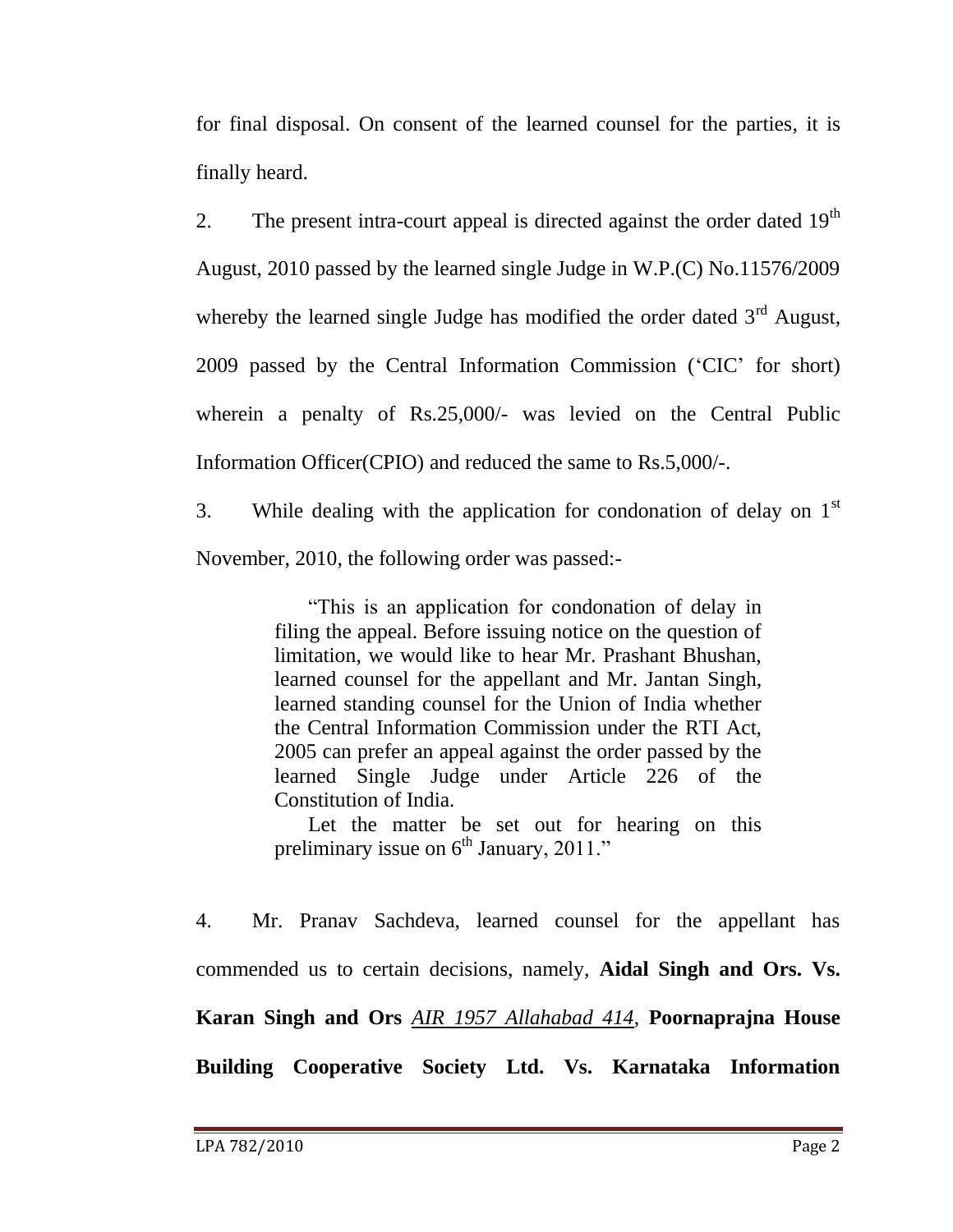**Commission** *AIR 2007 Kant 136* and **Udit Narain Singh Malpaharia Vs. Additional member, Board of Revenue, Bihar and Another** *AIR 1963 SC 786.* Learned counsel for the respondent has placed reliance on **Savitri Devi Vs. District Judge, Gorakhpur and Others** *(1999) 2 Supreme Court Cases 577* and **Union Public Service Commission Vs. Shiv Shambhu and Others** *2008 IX AD (Delhi) 289*.

5. Keeping apart the locus standi of the CIC to challenge the order, we have thought it appropriate to advert to the merits of the case. It is submitted by Mr. Pranav Sachdeva, learned counsel for the appellant that in obtaining factual matrix, the learned single Judge should not have reduced the penalty. He had drawn our attention to Section 20 of the Right to Information Act. 2005 ( for brevity "the Act"). The said provision is as follows:-

> **"20**. Penalties.-(*1*) Where the Central Information Commission or the State Information Commission, as the case may be, at the time of deciding any complaint or appeal is of the opinion that the Central Public Information Officer or the State Public Information Officer, as the case may be, has, without any reasonable cause, refused to receive an application for information or has not furnished information within the time specified under sub-section (*1*) of section 7 or malafidely denied the request for information or knowingly given incorrect, incomplete or misleading information or destroyed information which was the subject of the request or obstructed in any manner in furnishing the information, it shall impose a penalty of two hundred and fifty rupees each day till application is received or information is furnished, so however, the total amount of such penalty shall not exceed twenty-five thousand rupees: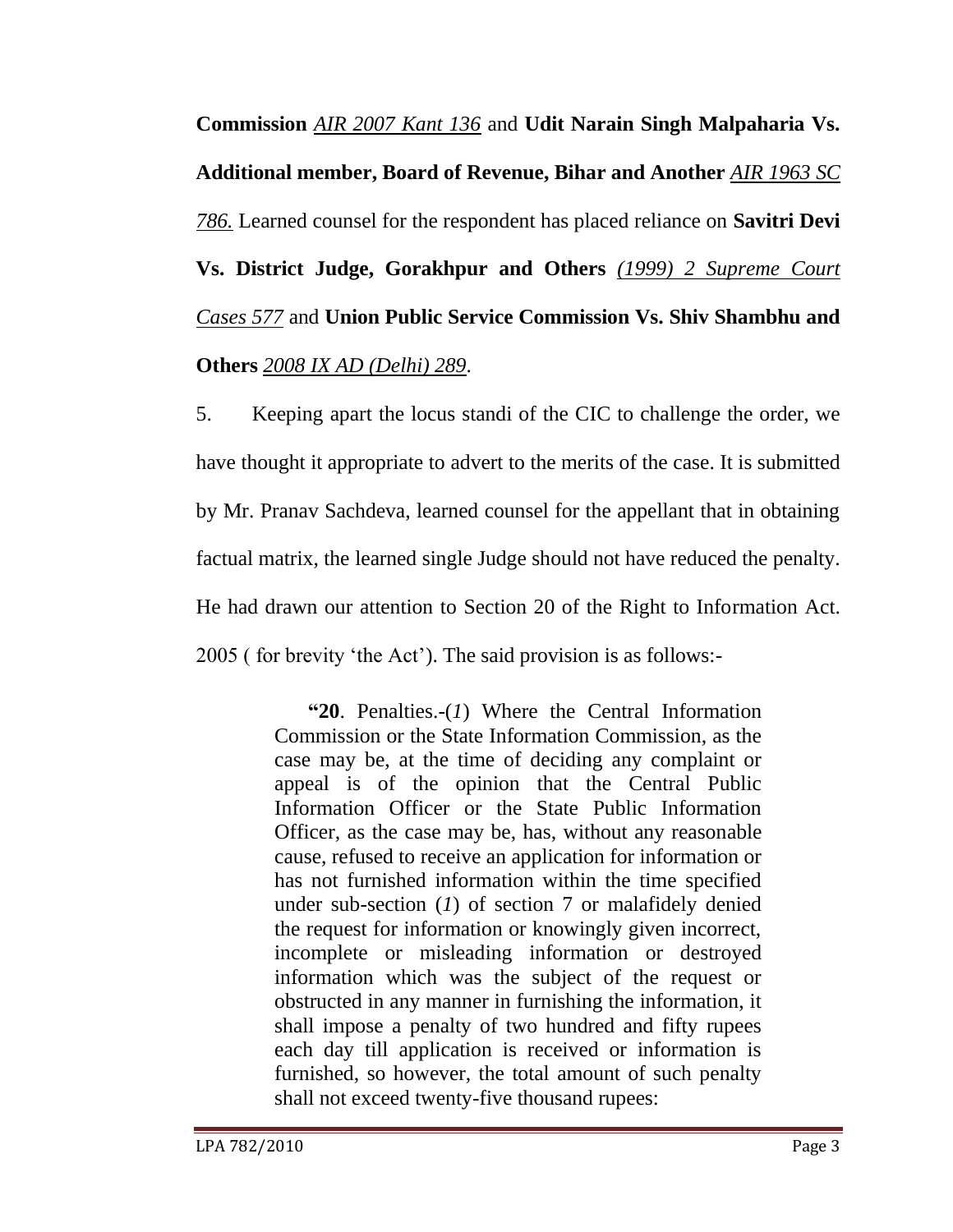Provided that the Central Public Information Officer or the State Public Information Officer, as the case may be, shall be given a reasonable opportunity of being heard before any penalty is imposed on him:

Provided further that the burden of proving that he acted reasonably and diligently shall be on the Central Public Information Officer or the State Public Information Officer, as the case may be.

(*2*) Where the Central Information Commission or the State Information Commission, as the case may be, at the time of deciding any complaint or appeal is of the opinion that the Central Public Information Officer or the State Public Information Officer, as the case may be, has, without any reasonable cause and persistently, failed to receive an application for information or has not furnished information within the time specified under sub-section (*1*) of section 7 or malafidely denied the request for information or knowingly given incorrect, incomplete or misleading information or destroyed information which was the subject of the request or obstructed in any manner in furnishing the information, it shall recommend for disciplinary action against the Central Public Information Officer or the State Public Information Officer, as the case may be, under the service rules applicable to him."

6. Learned counsel has drawn our attention to Section 23 of the Act. We

reproduce the same herein below:-

"23. Bar of jurisdiction of courts.- No court shall entertain any suit, application or other proceeding in respect of any order made under this Act and no such order shall be called in question otherwise than by way of an appeal under this Act."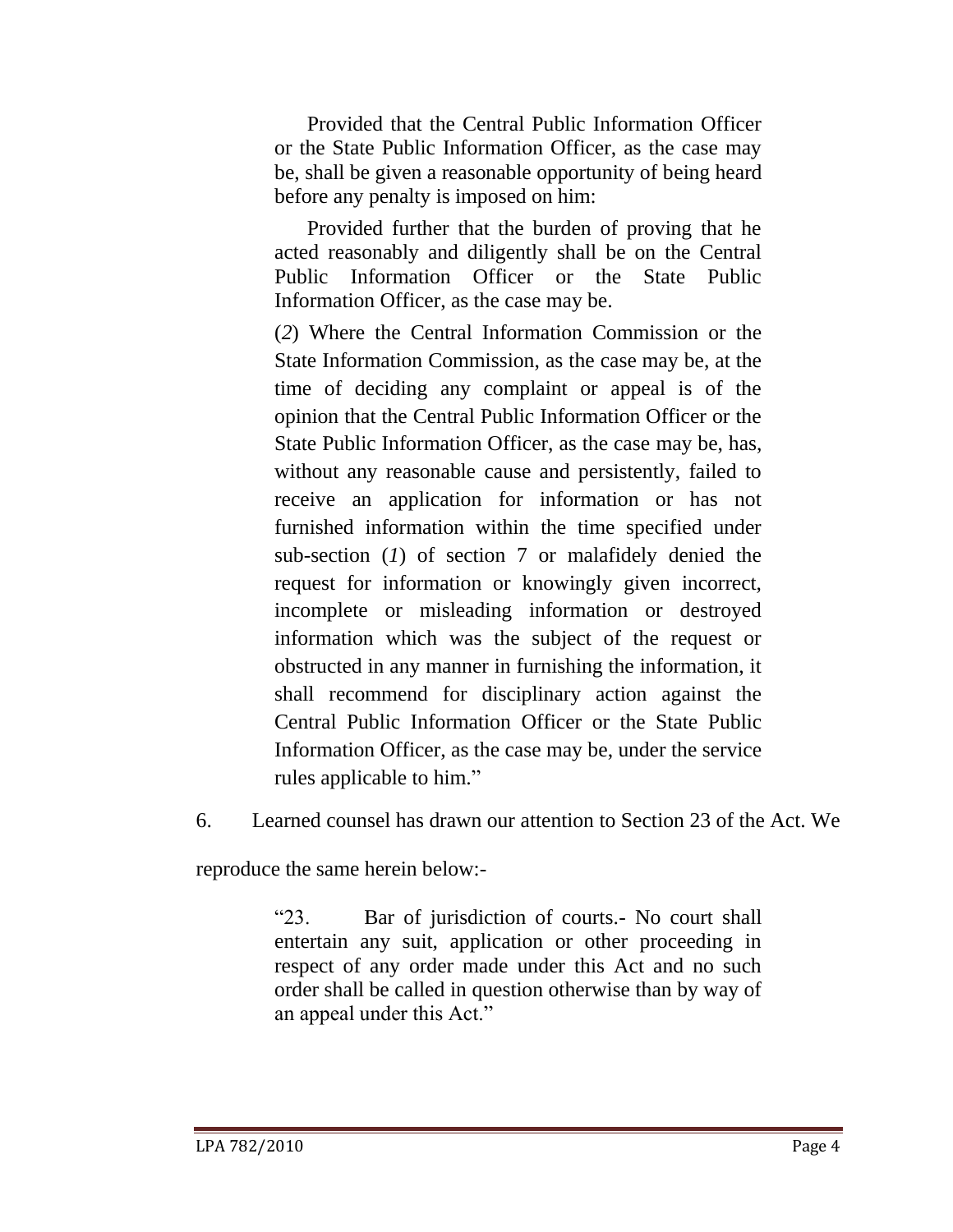7. It is urged by Mr. Sachdeva that when there is unexplained delay, it is obligatory on the part of the commission to impose penalty and in the case at hand when delay was not explained, it was the statutory duty of the CIC to impose such penalty and the learned single Judge in a cryptic manner should not have reduced the penalty in exercise of power under Article 226 of the Constitution of India.

8. Mr. Jatan Singh, learned counsel for the respondent has submitted that learned single Judge though has not stated any reason for reduction of the amount yet the factual scenario is so clearly demonstrable, which really warrant reduction of the penalty amount.

9. To appreciate the controversy in the proper spectrum, we have perused the application in which following information was sought:-

> "i) the working strength of officers as on 31.03.98 and 31.3.08 (Category wise).

> ii) the reasons for increasing and decreasing the working strength (category wise).

> iii) As on date, number of officers working in other departments on deputation (Group A & B).

> iv) Number of new services which have been introduced from 1.4.98 to till date (Category wise). (eg. IMO, e, payment, Logistics, Retails Post etc).

> v) For the new services, any new posts which have been created in Administrative, Accounting & Operative cadre.

vi) If yes, the details in cadre wise.